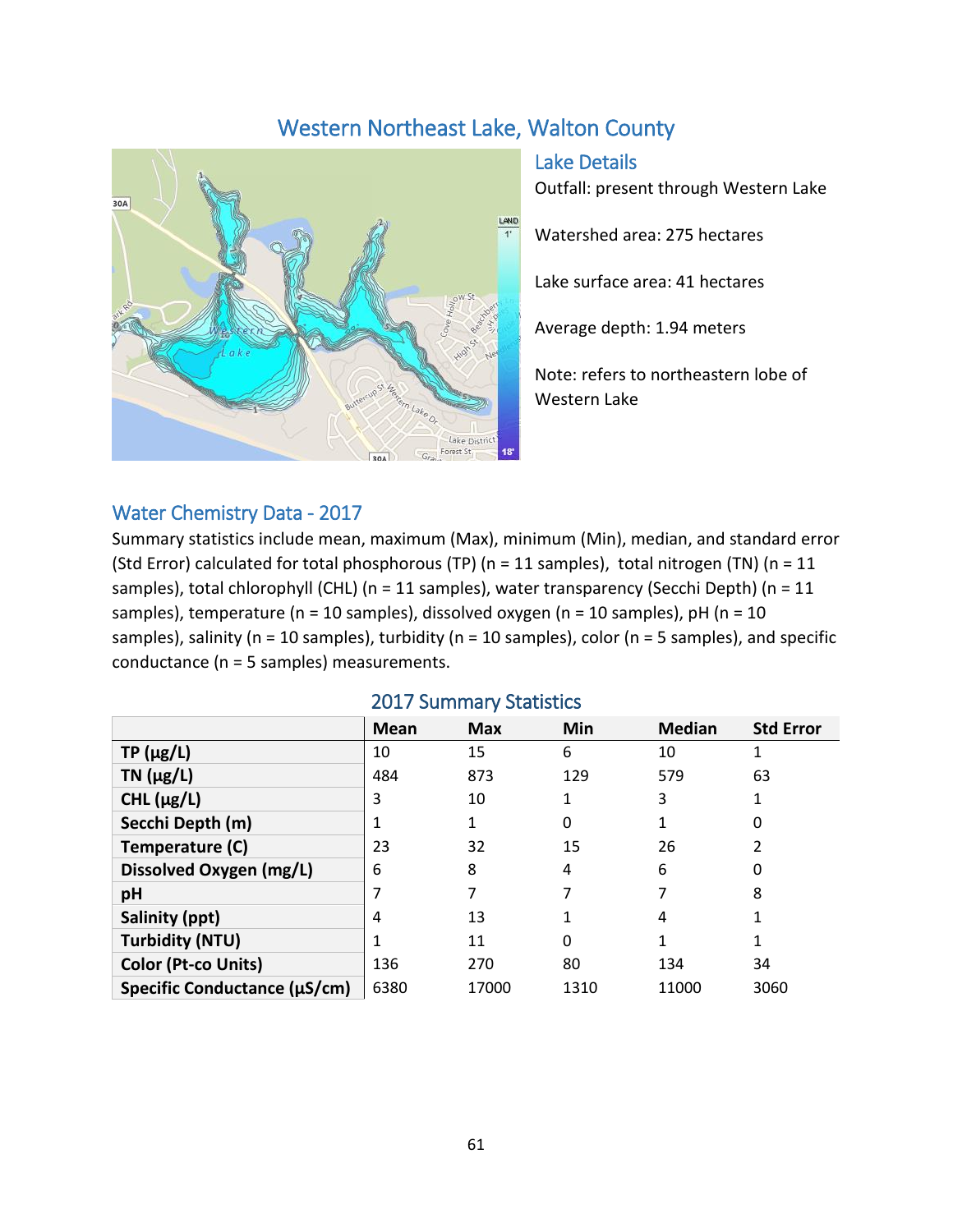### Water Chemistry Data - 1999 through 2017

Summary statistics include mean, maximum (Max), minimum (Min), median, and standard error (Std Error) summary statistics calculated on an annual basis using monthly data for total phosphorous (TP), total nitrogen (TN), total chlorophyll (CHL), water transparency (Secchi Depth), temperature, dissolved oxygen, pH, salinity, turbidity, color, and specific conductance. Summary statistics represent Long-Term analyses among annual means from 1999 through 2017.

|                              | <b>Mean</b> | <b>Max</b> | Min | <b>Median</b> | <b>Std Error</b> |
|------------------------------|-------------|------------|-----|---------------|------------------|
| $TP(\mu g/L)$                |             | 10         | 5   | 8             | 0                |
| $TN$ ( $\mu$ g/L)            | 314         | 469        | 170 | 303           | 21               |
| CHL $(\mu g/L)$              |             | 3          |     | 2             | 0                |
| Secchi Depth (m)             |             |            |     |               | 0                |
| Temperature (C)              | 23          | 26         | 19  | 23            | 0                |
| Dissolved Oxygen (mg/L)      |             |            | 6   | 7             | 0                |
| pH                           |             |            |     |               | 8                |
| Salinity (ppt)               | 3           |            | 0   | 4             | 0                |
| <b>Turbidity (NTU)</b>       |             | 5          |     | 2             | 0                |
| Color (Pt-co Units)          | 81          | 143        | 33  | 82            | 13               |
| Specific Conductance (µS/cm) | 4030        | 10600      | 964 | 5270          | 815              |

## Long-Term Summary Statistics